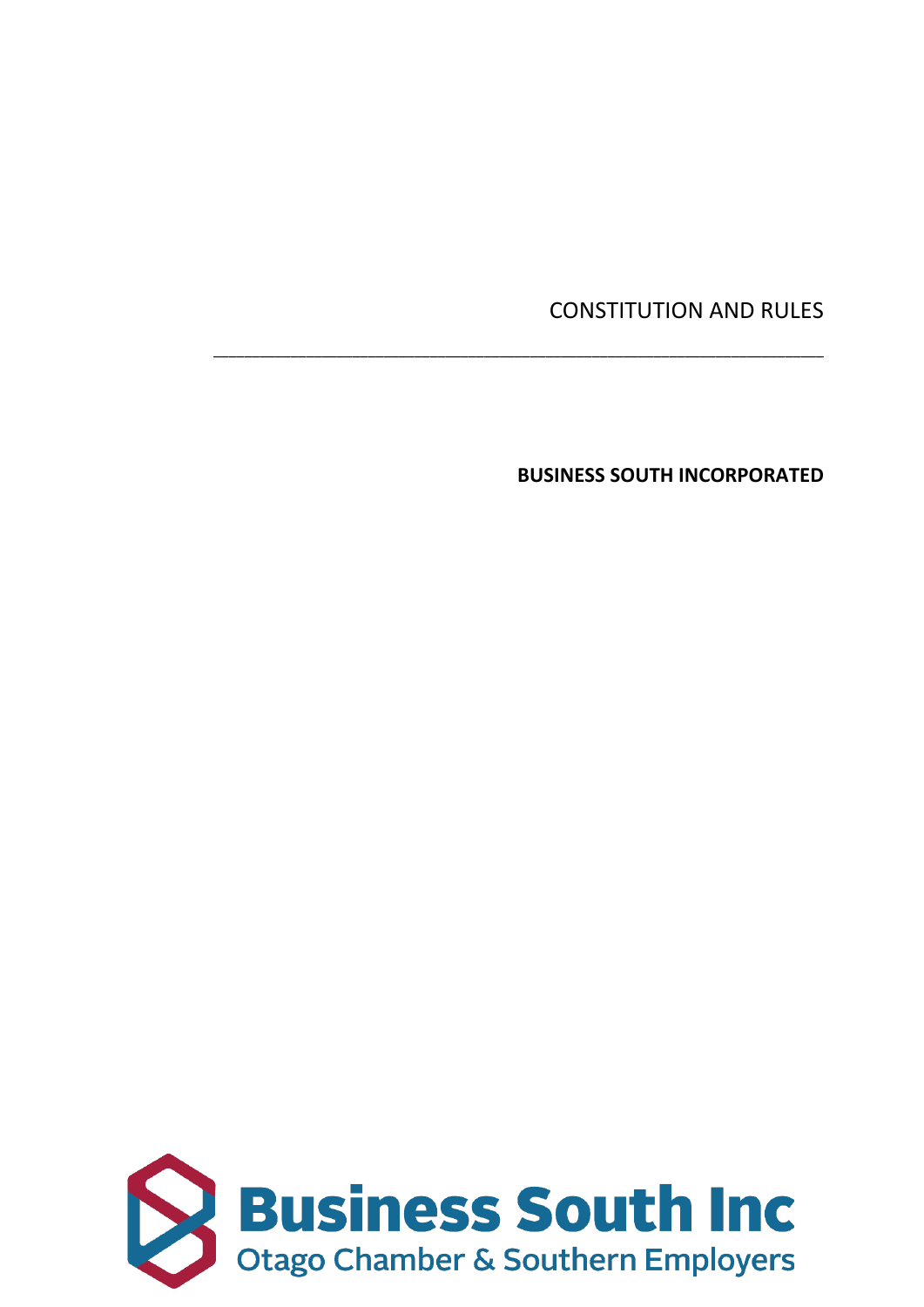#### **THE SOCIETY**

- **1 Name**
- **1.1** The name of the society is "Business South Incorporated" (the **Society**).

#### **2 Registered Office**

**2.1** The registered office of the Society will be situated in Dunedin.

#### **3 Interpretation**

- **3.1** In these rules of the Society (the **Rules**), unless context otherwise requires, the following expressions shall have the following meanings:
	- **(a)** "Board" means the governance body of the Society.
	- **(b)** "Commercial enterprise" is to be interpreted as any legitimate aspect of commercial activity and does not exclude not for profit enterprises and groups.
	- **(c)** "Majority Vote" means a vote made by more than half of the Members.
	- **(d)** "Member" means a member of the Society.
	- **(e)** "Society General Meeting" means any Annual General Meeting, or any Special General Meeting, but not a Board Meeting.

## **4 Purposes of Society**

- **4.1** The purposes of the Society are to (the **Purposes**):
	- **(a)** effectively represent the interests of Members;
	- **(b)** assist, promote and advance New Zealand commercial enterprise (both domestic and international) with a focus on Otago and Southland based businesses and employers;
	- **(c)** to provide a regional organisation of businesses and employers;
	- **(d)** advance the business community interest by advocating policy and supporting business to enable them to invest, thrive, employ and grow;
	- **(e)** providing or facilitating employer and business advice, education, training , assistance and support;
	- **(f)** represent and promote the interests of employers and business in all matters;
	- **(g)** retain, engage and grow the Society's membership;
	- **(h)** offer quality and relevant services to Members and non-members;
	- **(i)** support, promote, advance and encourage diversity, sustainability, good employer and business best practice safety; and
	- **(j)** do all things as may be incidental to the attainment of any or all of the above purposes and to do all such other acts as the Board deems appropriate.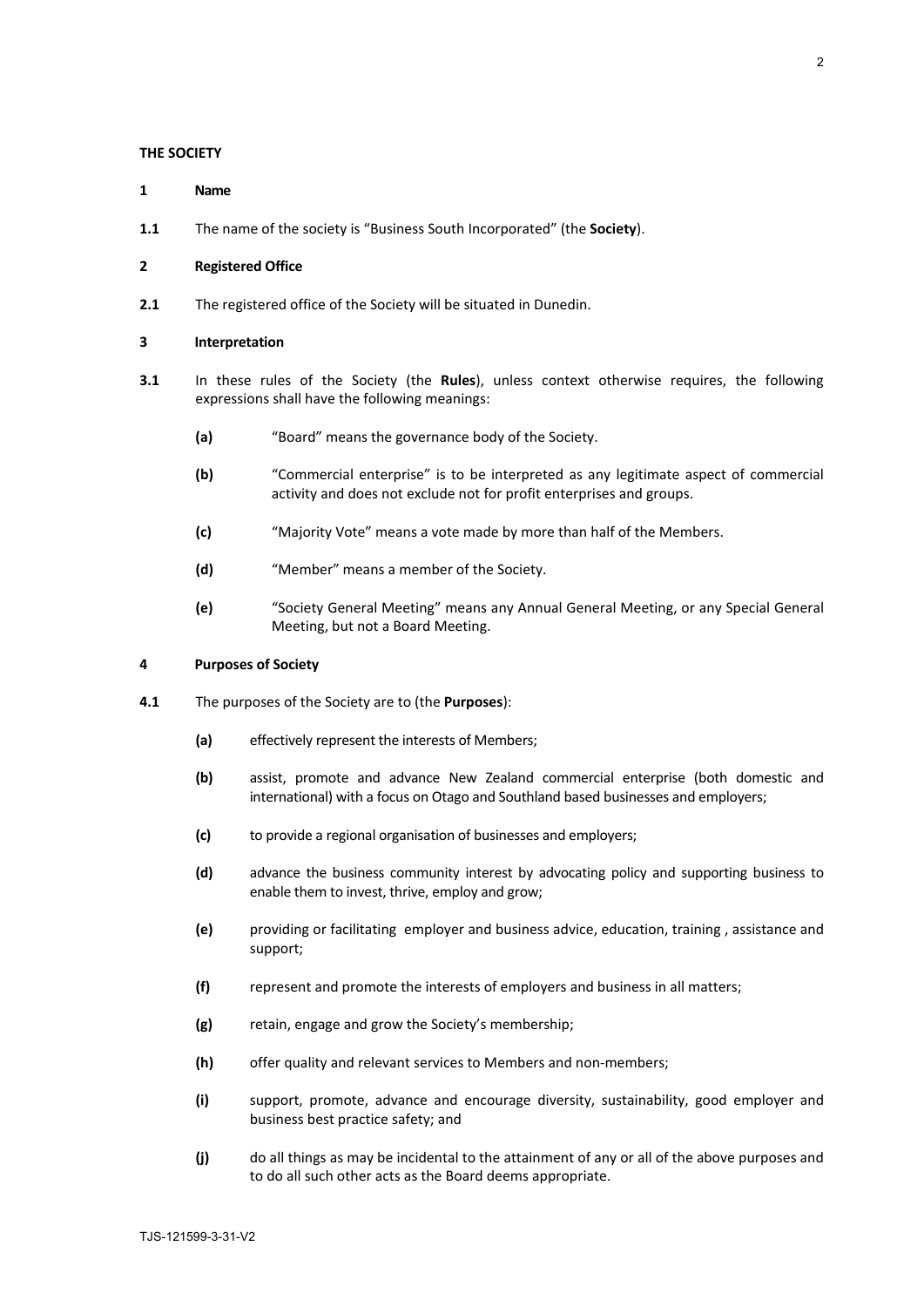#### **MEMBERSHIP**

# **5 Types of Members**

- **5.1** Membership may comprise different classes of membership as decided by the Board, including:
	- **(a)** Ordinary Member; and
	- **(b)** Life Member.
- **5.2** Subject to these Rules, the rights and responsibilities of each class of membership shall be as determined by the Board from time to time through bylaws.
- **5.3** The Society shall keep a register of Members which shall contain the name, postal and email addresses, occupation, industry classification and the date of their membership.
- **5.4** Each ordinary member may be represented at any Society General Meeting by one person duly appointed by the Member in writing for that purpose (the **Appointed Representative**). Any Appointed Representative shall exercise one vote only whether or not they have been appointed by more than one Member under the Rules.

# **6 Admission of Members**

- **6.1** To become a Member, a natural or legal person (the **Applicant**) must:
	- **(a)** complete an application form;
	- **(b)** supply any other information the Board requires; and
	- **(c)** pay the annual subscription and any entrance fee as determined under Rule 20 and other charges incurred for services or products of the Society.
- **6.2** The Board shall have complete discretion when it decides whether or not to allow the Applicant to become a Member (which may be delegated to the Chief Executive). The Board shall advise the Applicant of its decision, and that decision shall be final.

# **7 Member's Approved Representative**

- **7.1** Where a Member is a not a natural person, the Member must propose a natural person to represent the Member in writing. If approved by the Board that person will be the Member's approved representative (the **Approved Representative**).
- **7.2** Any Member having an Approved Representative may on written notice to the Board cancel the authority of such representative. Immediately upon receipt of such notice by the Board, such representative will cease to be entitled to exercise the rights and privileges of the Member.
- **7.3** Any Member entitled to appoint an Approved Representative may on written notice to the Board nominate another person to represent it in place of its existing representative. Upon the Board approving such person and the person agreeing to be bound by these Rules, such person will become the Approved Representative of that Member.
- **7.4** The Board may from time to time cancel its approval of any Approved Representative and request the Member to nominate another person for approval. Upon cancellation of the approval, the Approved Representative will cease to represent that Member.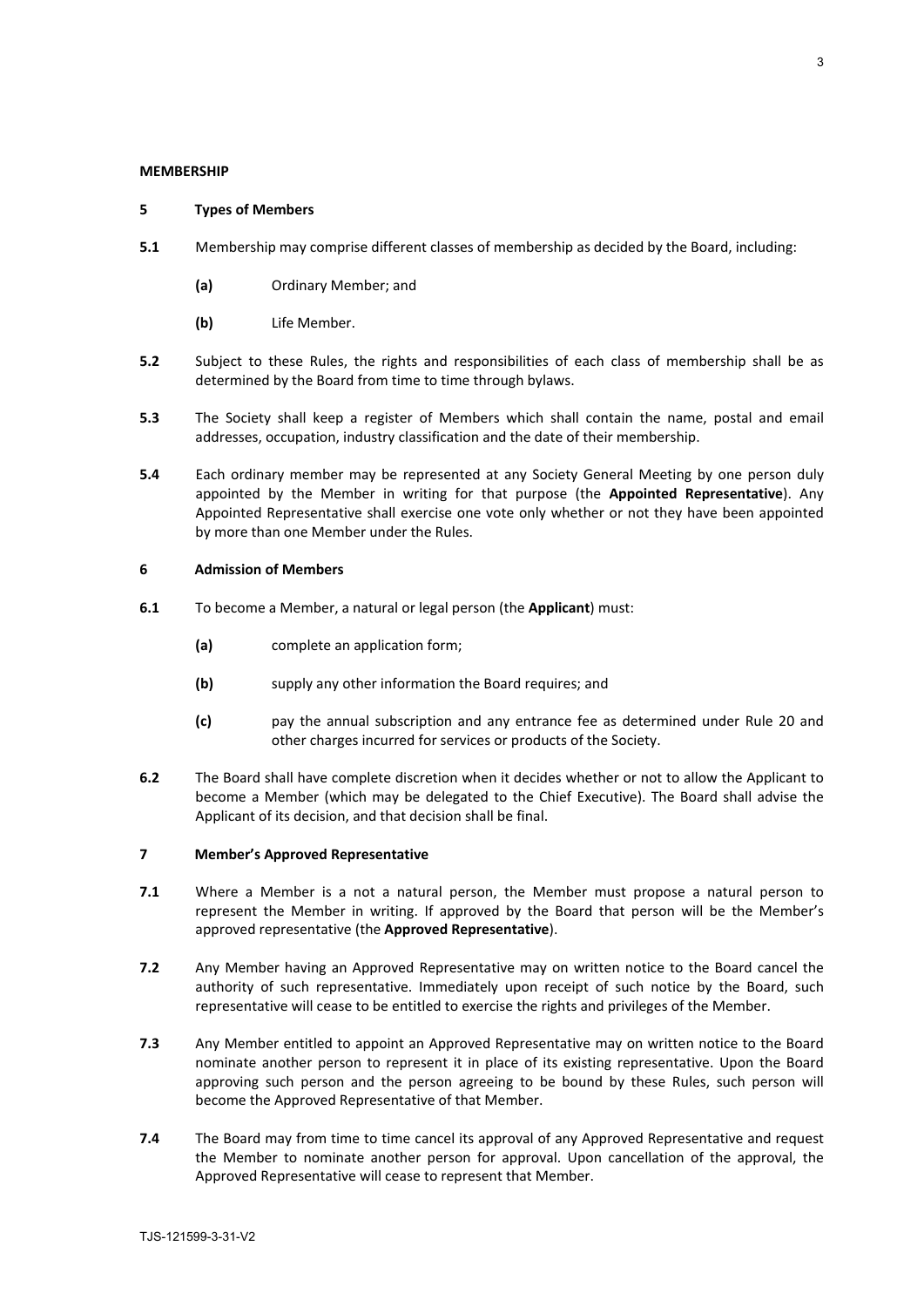#### **8 Membership Brands**

- **8.1** The following membership brands may be used by the Board:
	- **(a)** The Otago Chamber of Commerce; and
	- **(b)** Otago Southland Employers' Association.

#### (the **Membership Brands**)

**8.2** The function and scope of the Membership Brands shall be set by the Board.

# **9 Advisory Groups**

- **9.1** The Board may establish an advisory group in any city or town or designated geographical area (**Advisory Group**). For the avoidance of doubt, the purpose of an Advisory Group is for member activity and engagement, rather than the Society's governance.
- **9.2** The Board will set and provide each Advisory Group with terms of reference defining the role, function and, if appropriate, geographical area of the Advisory Group.
- **9.3** The Board will allocate a Membership Brand to each Advisory Group based on the functions of the Advisory Group.
- **9.4** An Advisory Group must hold meetings in accordance with the terms of reference of the Advisory Group.
- **9.5** An Advisory Group shall promote the purposes of the Society and shall do nothing to bring the Society into disrepute. An Advisory Group must not take any action that contravenes the Rules or a decision of the Board.
- **9.6** The Board may dissolve the operation of any Advisory Group, or merge the operations of any Advisory Groups, upon giving 28 days' notice to the Members of the affected Advisory Group or Advisory Groups.
- **9.7** For the avoidance of doubt, where there is a conflict between the Rules and the terms of reference of an Advisory Group, the Rules shall prevail. The Board may amend or revoke the terms of reference of an Advisory Group at any time.

#### **10 Resignation and Termination of Membership**

- **10.1** Any Member may resign by giving written notice to the Chief Executive.
- **10.2** A resigning Member shall cease to be a Member upon the receipt of their resignation but shall be liable for any subscription (or any other amount) owing on the date of receipt of their resignation.
- **10.3** If any Member breaches the Rules, acts unlawfully or in a manner inconsistent with the Purposes, or in a manner that is likely to bring the Society into disrepute, the Board may, in its sole and absolute discretion, by majority vote terminate that Member's membership by giving written notice which takes immediate effect upon receipt (a **Termination Notice**).
- **10.4** For the avoidance of doubt, a membership may be terminated for non-payment of any amount owing to the Society.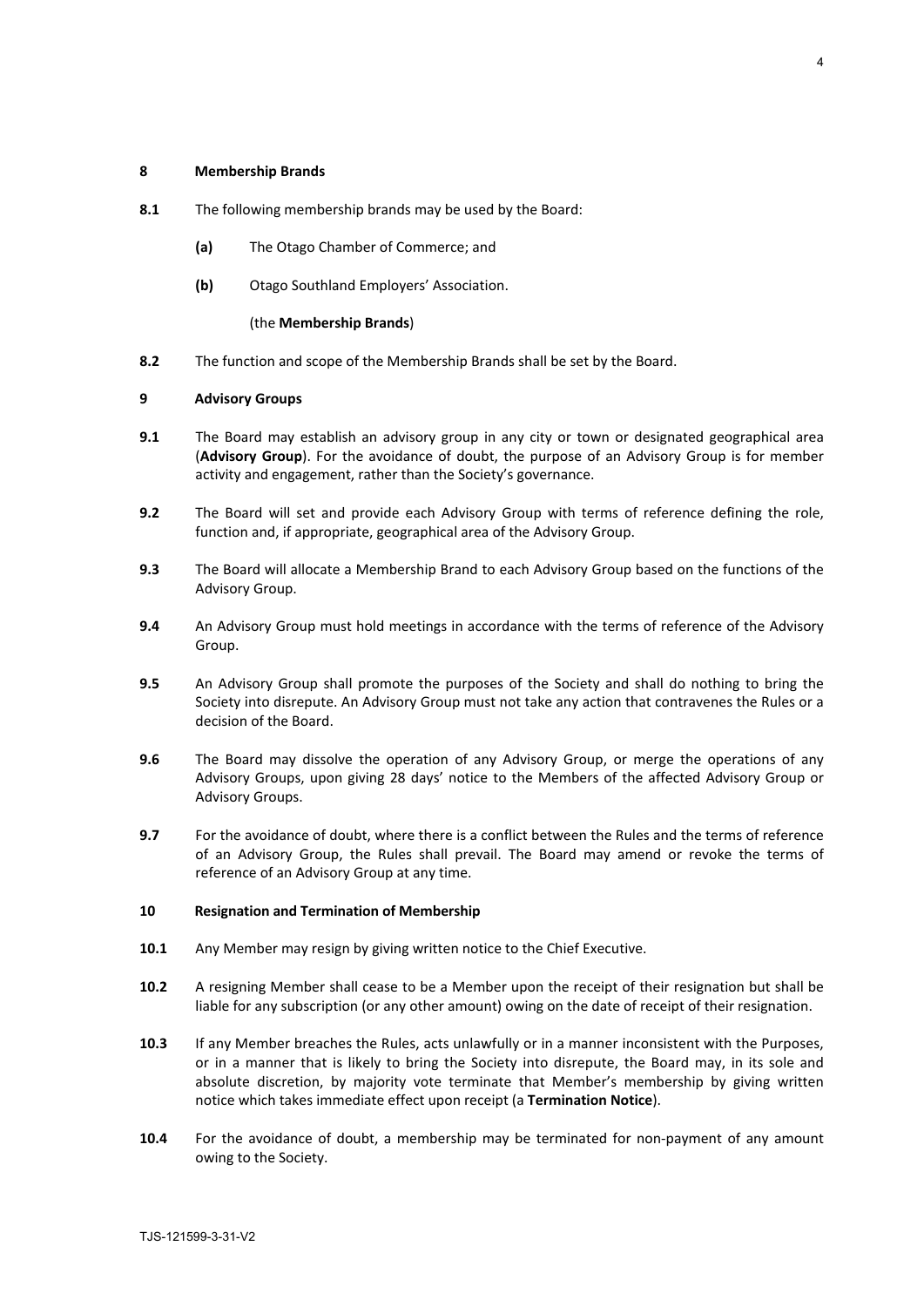## **11 Obligations of Members**

**11.1** All Members shall promote the purposes of the Society and shall do nothing to bring, and shall do nothing likely to bring, the Society into disrepute. No Member may take any action that contravenes the Rules or a decision of the Board.

# **12 Life Membership**

- **12.1** Life Membership may be conferred on any natural person in recognition of special services and contributions to the Society (**Life Membership**).
- **12.2** Life Membership will be recommended by the Board and will be ratified at any Society General Meeting.
- **12.3** Any conferment of a Life Membership will be made by a vote of not less than three-fourths of the Members present at any Society General Meeting.
- **12.4** There will be no more than two Life Memberships conferred in any one year.
- **12.5** A Member conferred with Life Membership will be entitled to all the privileges of the Society but will not be liable for any subscriptions in their capacity as an individual Life Member. For the avoidance of doubt, the business of a Life Member shall not automatically be granted membership status, and shall be required to pay all annual fees to obtain the benefits of membership.
- **12.6** Every person who has been accorded Life Membership status of The Otago Chamber of Commerce and/or Otago Southland Employers' Association will be deemed to be a Life Member of the Society.

# **GOVERNANCE OF THE SOCIETY**

#### **13 Board**

- **13.1** The governance of the Society shall be vested in the Board (the **Board**).
- **13.2** The Board shall be composed of a minimum of eight and maximum of twelve Members (the **Board Members**) comprising up to three Co-opted Board Members.
- **13.3** Upon incorporation the founding Board shall be comprised of those Members appointed by the founding Members in writing and they shall hold office until the first Annual General Meeting. From the first Annual General Meeting onwards the Society shall operate a rotation process where it shall be obligatory that one third of the Board Members each year shall retire so that each Board Member retires by rotation every three years. Retiring Board Members may be re-elected. Those retiring under the rotation policy shall be those who have served longest on the Board but, for the first three years, shall be randomly selected by such mechanism as the Board determines.
- **13.4** Board Members shall hold office for a term of three years (the **Term**) except those Board members appointed or elected under clause 13.3.
- **13.5** A Member may serve any number of terms as a Board Member, but may not serve more than three consecutive terms and no more than 12 years in aggregate.
- **13.6** Only Members (or Approved Representatives) of the Society may be Board Members.
- **13.7** No Member may hold a position on the Board if the annual subscription of that Member, or the Member that individual represents, is in arrears.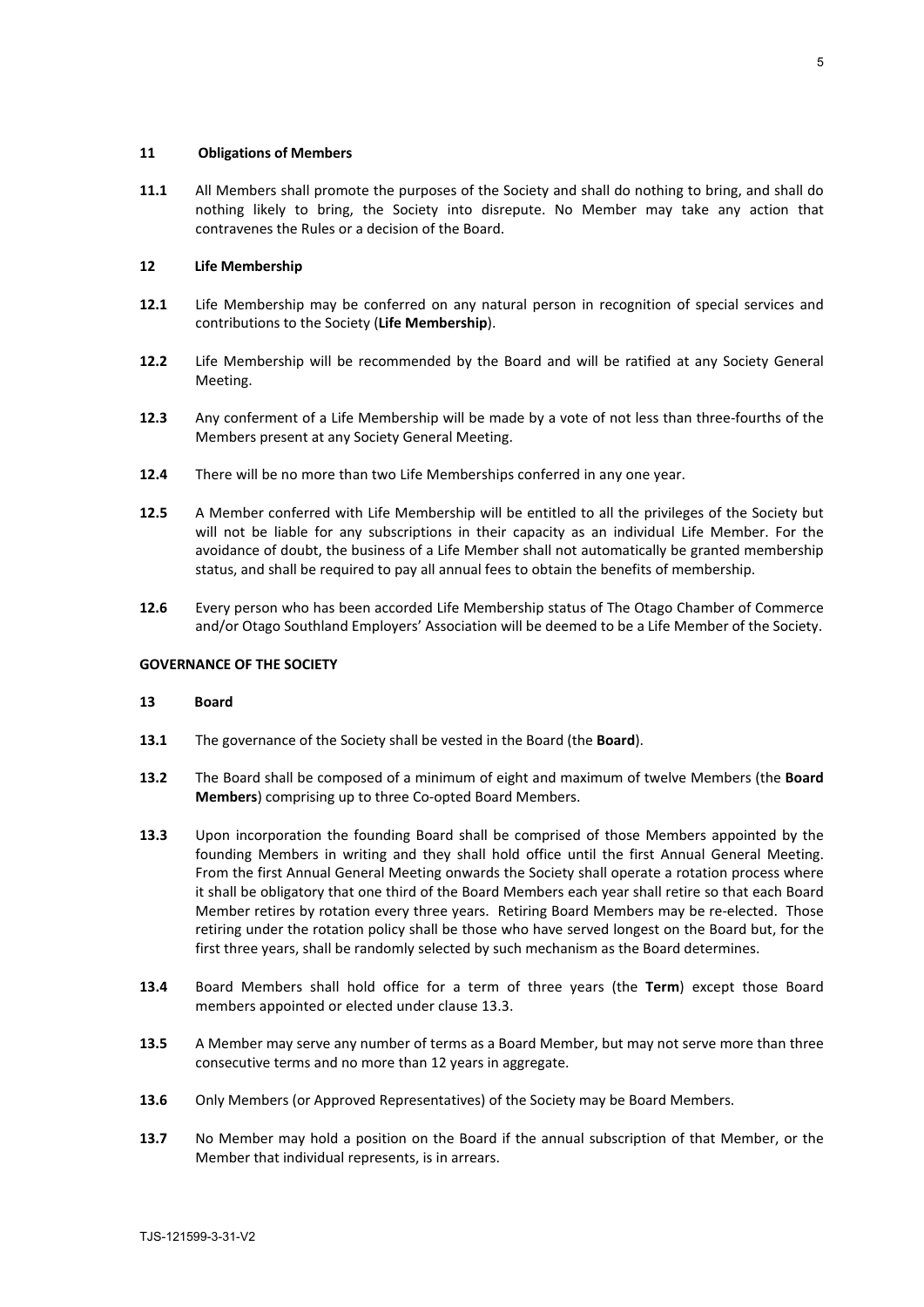# **14 Nomination of Board Members**

- **14.1** The Board shall establish a nomination committee for the purpose of receiving nominations from Members and putting forward potential candidates for vacancies on the Board (the **Nomination Committee**).
- **14.2** Membership of the Nomination Committee shall consist of any of the elected Board Members who are not seeking re-nomination to the Board together with one co-opted member appointed by the Board (being a person who is not seeking re-nomination). The co-opted member of the Nomination Committee can be an external, independent person who may or may not be a Member of the Society.
- **14.3** The Nomination Committee may interview potential candidates, conduct such other investigations, and obtain such information as shall be necessary to satisfy itself as to the suitability of each potential candidate to hold office as a Board Member. After completing such investigations, the Nomination Committee shall provide to the Board for noting a list of nominated candidates to be the subject of a vote of the Members of the Society by an appropriately supervised electronic poll of all eligible Members.
- **14.4** Subject to these Rules and any bylaws made by the Board, the Nomination Committee may regulate its own practices.

## **15 Co-opted Board Members**

- **15.1** The Board may co-opt up to three Members (or Approved Representatives) to serve as a Board Member (**Co-opted Board Member**) by a majority vote of the Board Members.
- **15.2** A Co-opted Board Member shall hold office until the following Annual General Meeting of the Society.
- **15.3** In order to be eligible for co-option a person or the Member they represent must have been a Member for at least 12 months. However, the Board can waive this requirement.
- **15.4** One of the three Co-opted Board Member positions may be used to support, encourage and facilitate director development.

#### **16 Chair of the Society and Other Officers**

- **16.1** The Chair of the Society shall be elected from amongst the Board Members by a majority vote of the Board held at a meeting of the Board to be held as soon as practicable following an Annual General Meeting of the Society and/or at such other meeting of the Board held for the purposes of (or purposes which include) this clause 16.
- **16.2** The Board may remove a Chair of the Society by a three-fourths majority vote at any time the Board determines at its discretion.
- **16.3** Any vacancy that may occur in the office of Chair shall be elected from amongst the remaining Board Members by a majority of a meeting of the Board.
- **16.4** Subject to Rule 16.1, a Board Member elected to the office of Chair shall hold office until the successor to that office is duly elected in accordance with Rules 16.1 or 16.3 above. If the required majority is not obtained to appoint a Chair then an interim acting Chair may be appointed by the majority of the Board on the terms set out by the Board.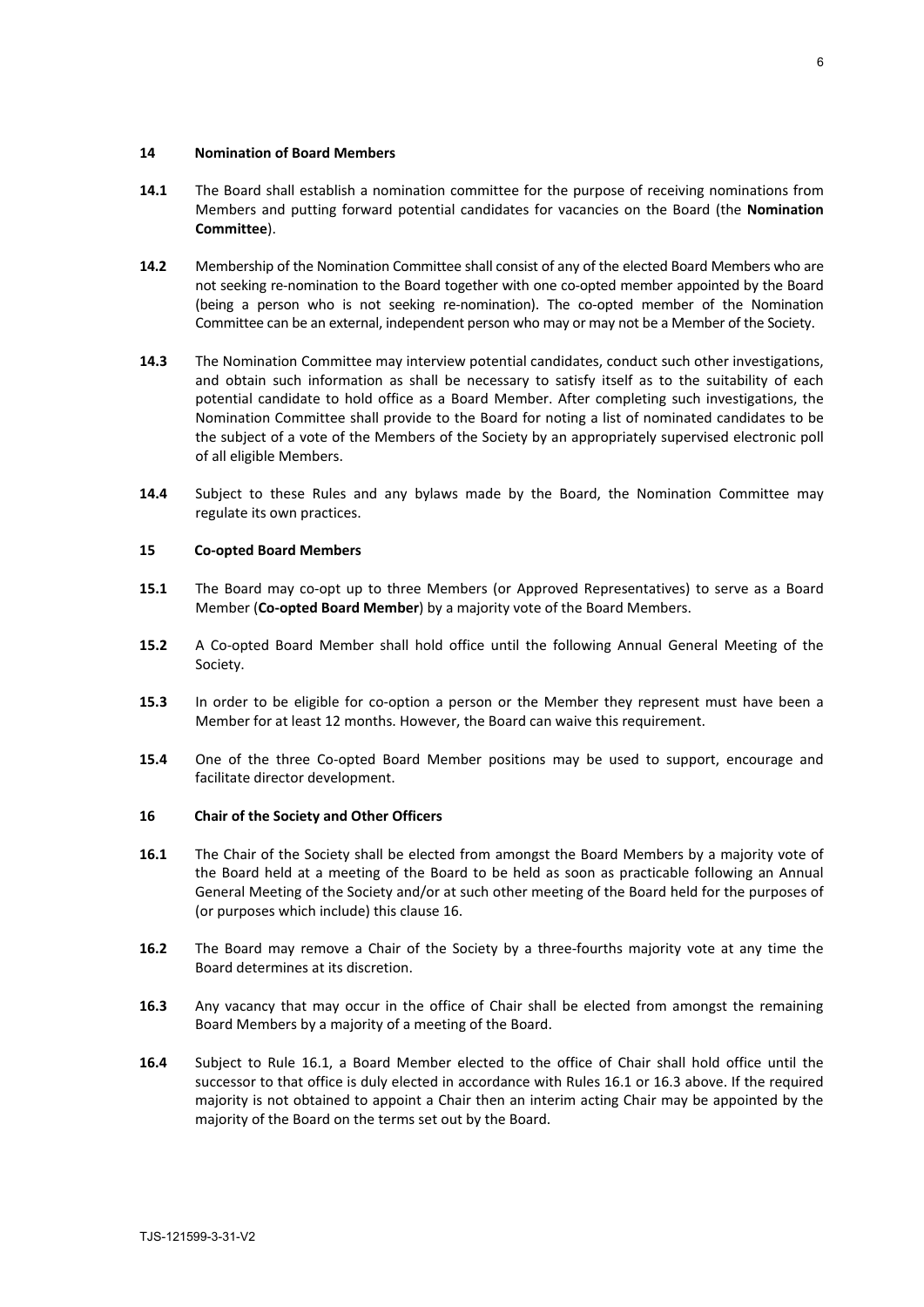## **17 Cessation of Board Membership**

- **17.1** Persons cease to be a Board Member when:
	- **(a)** they cease to be a Member (or Authorised Representative);
	- **(b)** they resign by giving no less than 28 days' written notice to the Board;
	- **(c)** they fail to attend three consecutive Board meetings without having leave of absence or reason considered adequate by the Board;
	- **(d)** they are removed by Majority Vote of a Society General Meeting;
	- **(e)** their Term expires;
	- **(f)** they are adjudicated bankrupt;
	- **(g)** they become mentally incapable under the Protection of Personal Property Rights Act 1988;
	- **(h)** they are disqualified from being appointed or holding office as a director of a company under the Companies Act 1993; or
	- **(i)** they initiate legal proceedings of any description against the Society.
- **17.2** Where a Board Member resigns, dies, or a Board position becomes otherwise vacant as contemplated by Rule 17.1 above, the Board may directly appoint a new Board Member to serve the remainder of the outgoing Board Member's term.
- **17.3** If a person ceases to be a Board Member, that person must within one month give to the Chief Executive all Society documents and property in their possession or control.

#### **18 Role of the Board**

- **18.1** Subject to the Rules of the Society, the role of the Board is to:
	- **(a)** provide good governance and effective control of the Society;
	- **(b)** ensure the purposes of the Society are carried out, and use money or other assets to do that;
	- **(c)** oversee the management of the Society's financial affairs, including approving the annual financial statements for presentation to the Members at the Annual General Meetings;
	- **(d)** set accounting policies in line with generally accepted accounting practice;
	- **(e)** make policies, terms of reference and bylaws;
	- **(f)** appoint a Chief Executive of the Society;
	- **(g)** delegate the general management and administration of the Society to the Chief Executive;
	- **(h)** seek to procure that Members follow the Rules;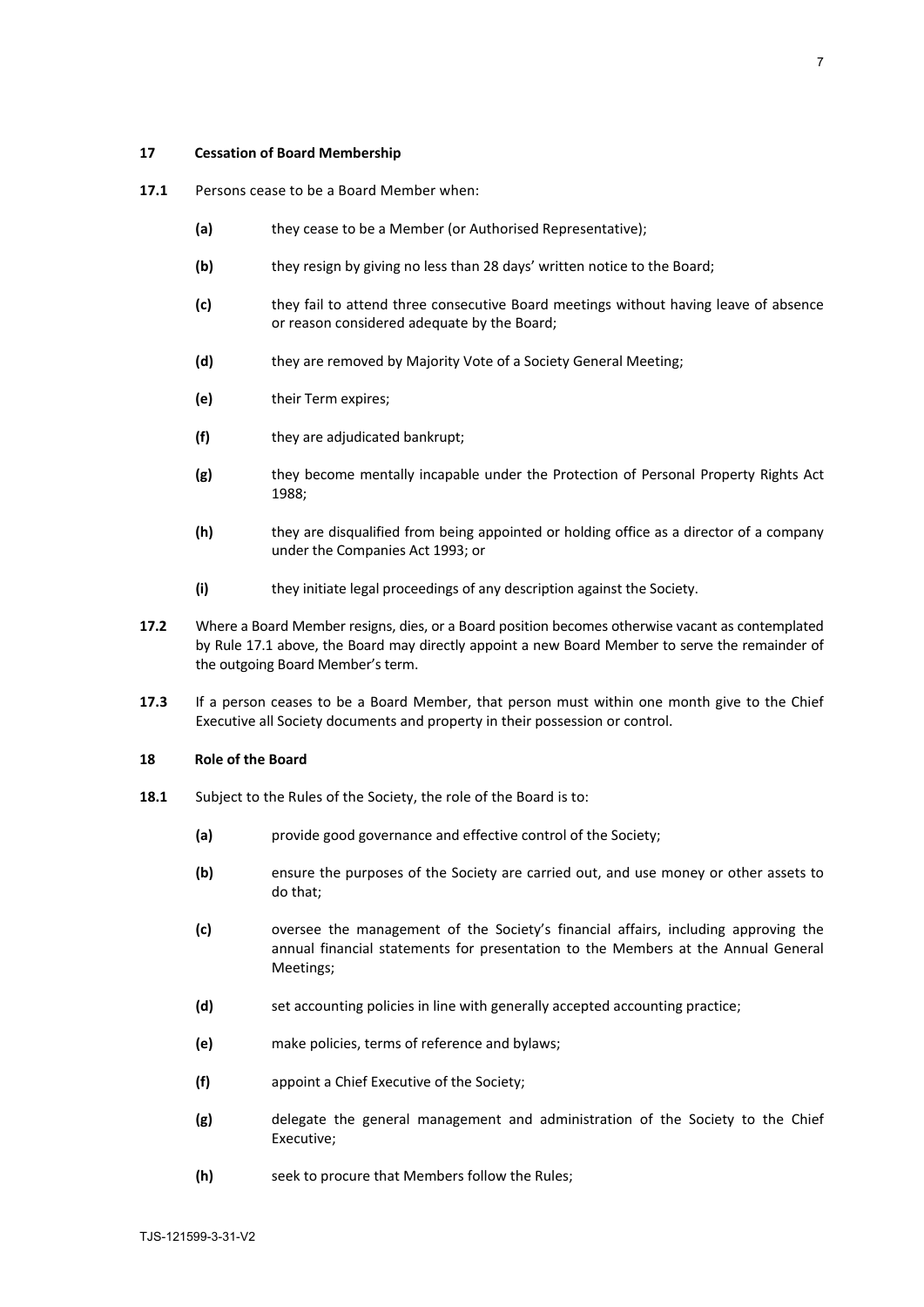- **(i)** decide if a person becomes a Member, and whether a person ceases being a Member;
- **(j)** set Membership fees, including subscriptions and levies;
- **(k)** oversee the Society's compliance with Health and Safety obligations;
- **(l)** decide the procedures for dealing with complaints;
- **(m)** decide the times and dates for Board Meetings, and set the agenda;
- **(n)** appoint or establish such committees as it deems appropriate;
- **(o)** determine the regulatory and policy position of the Society; and
- **(p)** perform such other functions as may be necessary or desirable to give effect to these Rules.
- **18.2** The Board may exercise all of the powers of the Society, unless the Board's power is limited by the Rules, or by a Majority Vote of the Society.
- **18.3** Decisions of the Board bind the Society, unless the Board's power is limited by these Rules or by a Majority Vote of a Society General Meeting.
- **18.4** Statements of policy, terms of reference and bylaws, under Rule 18.1(e):
	- **(a)** must be in writing;
	- **(b)** must be signed by the Chair;
	- **(c)** must not be inconsistent with the Rules;
	- **(d)** may from time to time be amended or revoked by the Board; and
	- **(e)** as amended from time to time, or revoked, is the policy of the Society on the relevant subject matter.

## **19 Board Meetings**

- **19.1** Board meetings may be held in person, or using technology, or other formats that gives each Board Member reasonable opportunity to participate as the Board may decide.
- **19.2** A Board Meeting may be held if more than half of the Board Members attend.
- **19.3** The Chair shall chair Board Meetings, or if the Chair is absent, the Board shall elect a Board Member to chair that meeting.
- **19.4** The Board shall endeavour to make all decisions by consensus. However, if consensus is not reached on any matter that is put to the vote, such matter shall be decided by a majority vote. In the event of an equal vote, the Chair shall have a casting vote, that is, a second vote.
- **19.5** Only Board Members present at a Board Meeting may vote at that Board Meeting.
- **19.6** Subject to these Rules, the Board may regulate its own practices.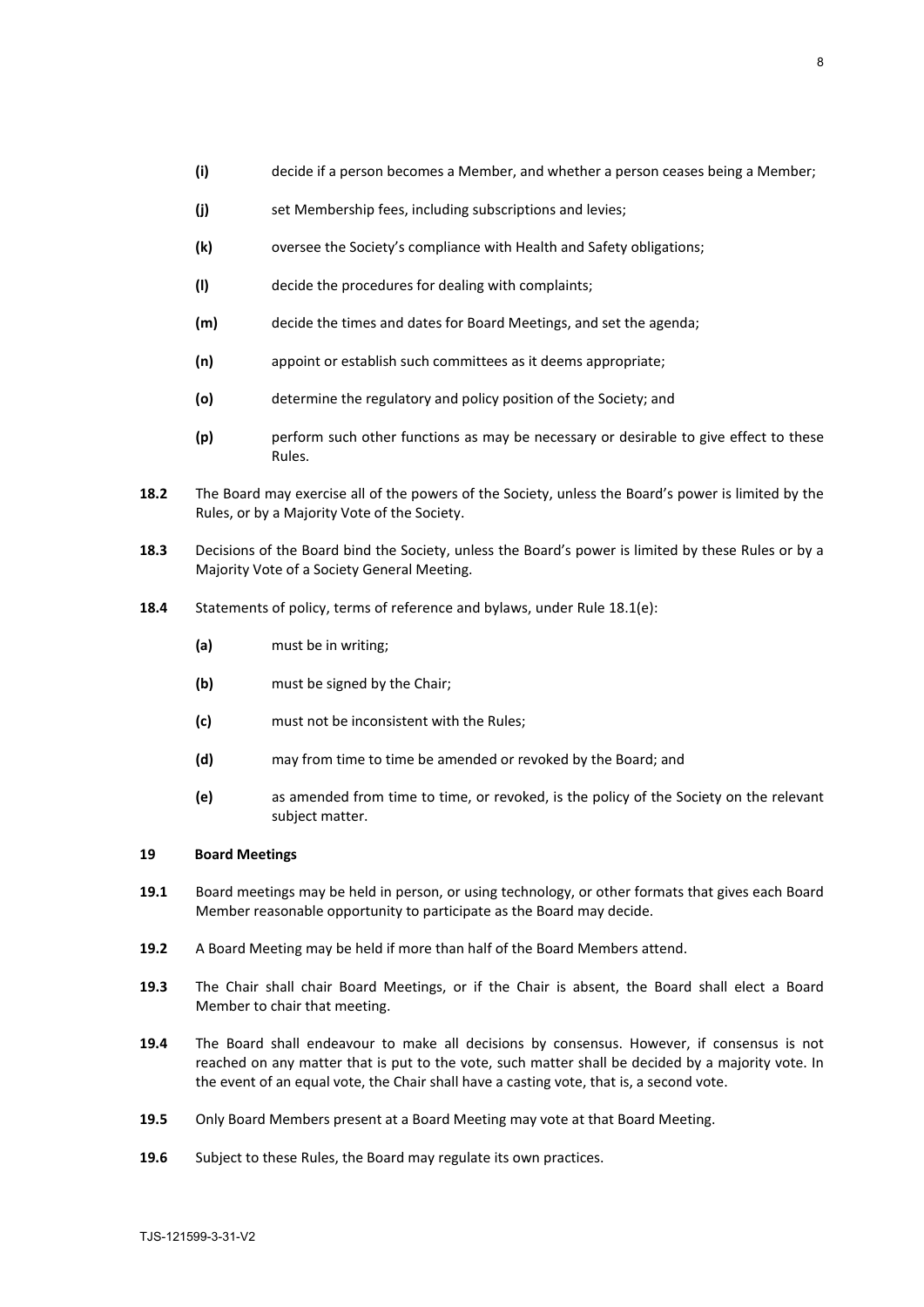## **19.7** Correct minutes will be kept of the proceedings of the Board.

## **MONEY AND OTHER ASSETS OF THE SOCIETY**

# **20 Joining Fees, Subscriptions and Levies**

- **20.1** The Board may by resolution determine any entrance fees, annual subscriptions, and levy (if any) to be paid by each Member. All annual subscriptions will be due and payable on the first day of the financial year or such other date as may be determined by the Board. All subscriptions are nonrefundable and non-transferable.
- **20.2** The Board may delegate to the Chief Executive the authority to determine subscriptions, and fees or charges for services and products not covered by annual subscriptions.
- **20.3** If any Member does not pay a subscription or levy by the date set by the Board or the Society, the Chief Executive may give written notice that, unless the arrears are paid by a nominated date, the Membership will be terminated. After that date, the former Member shall (without being released from the obligation of payment of any sums due to the Society) have no membership rights and shall not be entitled to participate in any Society activity. For the avoidance of doubt, any fees or costs of any description that the Society incurs as a result of pursuing a Member or former Member (as the case may be) for payment of obligations due to the Society shall be recoverable from that Member or former Member.

# **21 Additional Powers**

- **21.1** Subject to these Rules, the Society will have all the powers of a natural person, and without limitation may:
	- **(a)** use money and other assets if:
		- **(i)** it is for a purpose of the Society;
		- **(ii)** it is not for the sole personal or individual benefit of any Member; and
		- **(iii)** that use has been approved by either the Board or by Majority Vote at any Society General Meeting;
	- **(b)** employ people for the purposes of the Society;
	- **(c)** borrow money and provide security for that if authorised by the Board or by Majority Vote at any Society General Meeting.

# **22 Chief Executive**

- **22.1** Pursuant to Rule 21.1(b) above, the Society may employ a Chief Executive upon the terms and conditions decided by the Board. The Chief Executive will report to the Board through the Chair.
- **22.2** The Chief Executive will act as secretary and treasurer to the Society.
- **22.3** The Chief Executive will, unless the Board otherwise directs, be responsible for the general management and administration of the Society and the implementation of all matters, including matters of operational policy as may from time to time be laid down by the Board.
- **22.4** The Chief Executive will not be a Board Member but will use all reasonable endeavours to attend Board meetings as an ex officio member but without voting rights.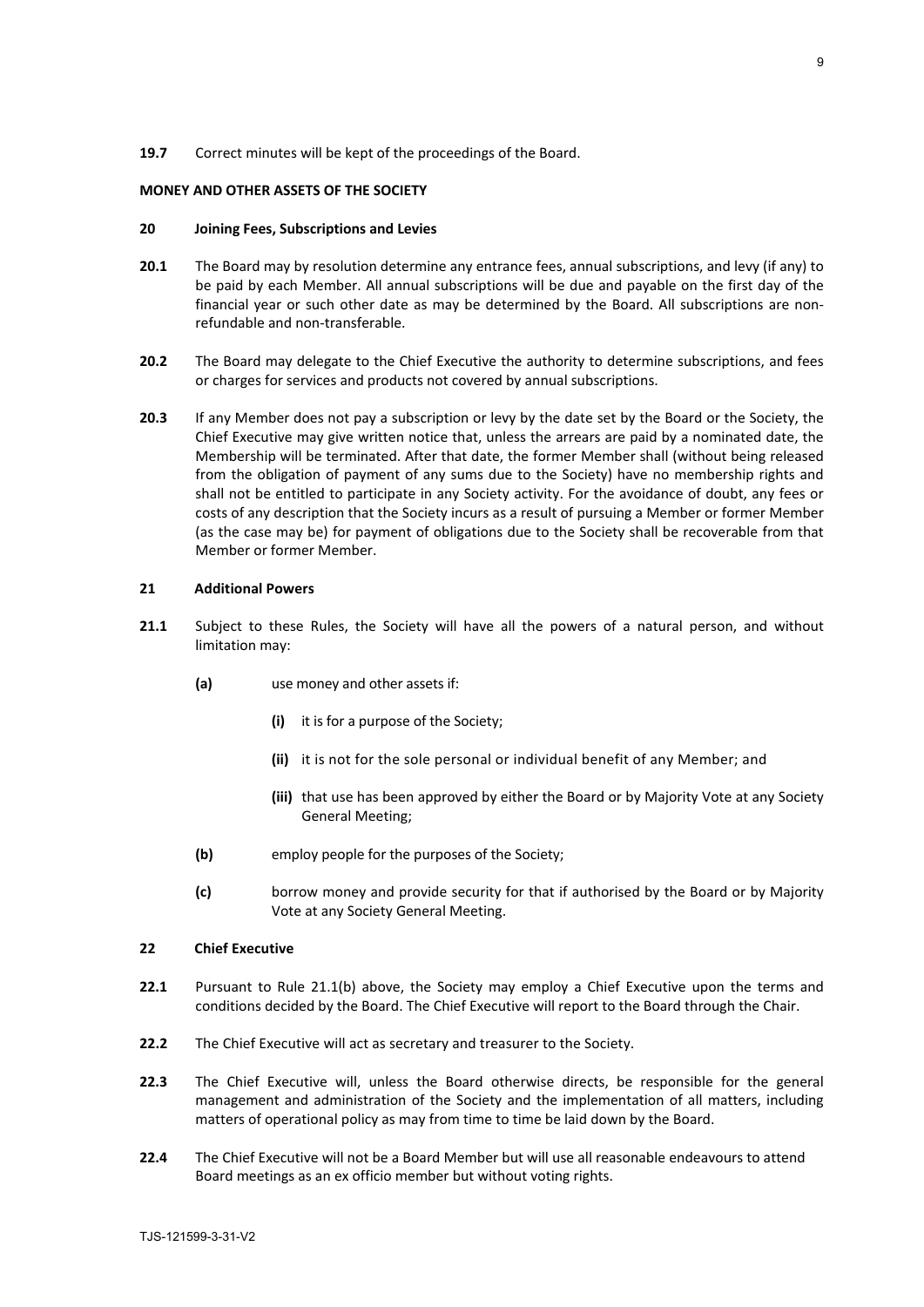## **23 Financial Year**

**23.1** The financial year of the Society will be determined from time to time by the Board.

# **24 Independent Review of the Financial Statements**

- **24.1** The Society shall appoint a reviewer (**Reviewer**) to review the annual financial statements of the Society in accordance with standards set for a review from time to time. The Reviewer must be a suitably qualified person and preferably be a member of the Chartered Accountants Australia and New Zealand, and must not be a Board Member, or an employee of the Society. If the Society appoints a Reviewer who is unable to act for some reason, the Board shall appoint another Reviewer as a replacement.
- **24.2** The Board is responsible to provide the Reviewer with:
	- **(a)** access to all information of which the Board is aware that is relevant to the preparation of the financial statements such as records, documentation and other matters;
	- **(b)** additional information that the Reviewer may request from the Board for the purpose of the review; and
	- **(c)** reasonable access to persons within the Society from whom the Reviewer determines it necessary to obtain evidence.

## **CONDUCT OF MEETINGS**

#### **25 Society General Meetings**

- **25.1** A Society General Meeting is either an Annual General Meeting or a Special General Meeting.
- **25.2** All Society General Meetings, other than the Annual General Meeting, may be held in person, or using technology, or other formats that gives each Member reasonable opportunity to participate as the Board may decide.
- **25.3** The Annual General Meeting shall be held once every year as soon as practicable but no later than seven months after the end of the Financial Year. The Board shall determine when and where the Society shall meet within those dates.
- **25.4** Special General Meetings may be called by the Board. The Board must call a Special General Meeting if the Chief Executive receives a written request signed by at least 100 Members**.**
- **25.5** The Chief Executive shall:
	- **(a)** give all Members at least 14 days' written notice of the business to be conducted at any Society General Meeting; and
	- **(b)** additionally, for Annual General Meetings the Chief Executive will provide with the above notice:
		- **(i)** a copy of the Chair's Report on the Society's operations and of the Annual Financial Statements as approved by the Board; and
		- **(ii)** notice of any motions to be put to the Society General Meeting and the Board's recommendations about those motions.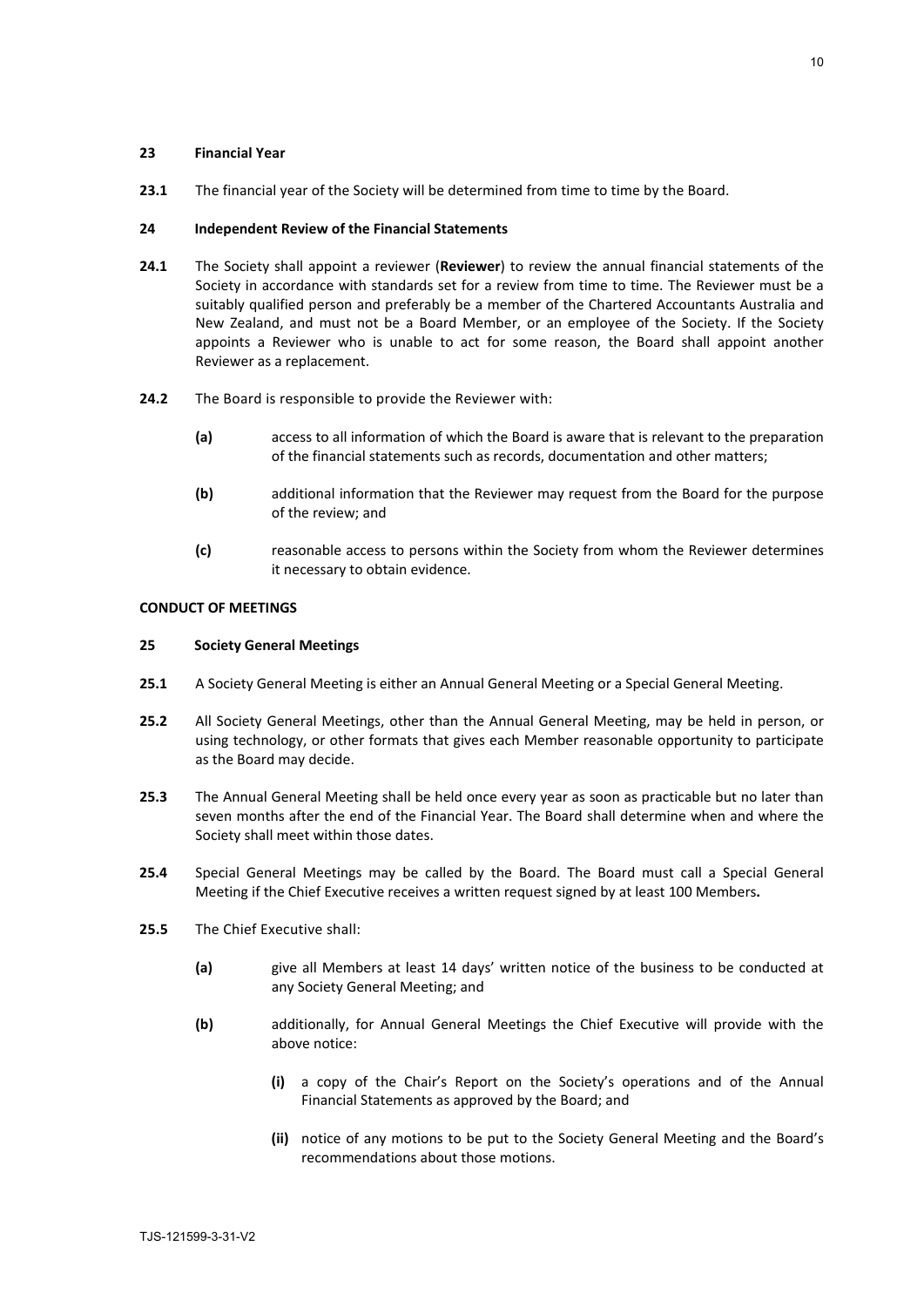- **25.6** If the Chief Executive has sent a notice under Rule 25.5 in good faith, the meeting and its business will not be invalidated simply because one or more Members do not receive the notice.
- **25.7** No Society General Meeting may be held unless at least 10 Members attend (this will constitute a quorum).
- **25.8** All eligible Members may attend and vote at Society General Meetings. Each eligible Member will be entitled to one vote and, unless the Rules specify otherwise, voting will be determined by a Majority Vote of the Members present. The Member's Approved Representative will exercise all voting rights, or will nominate an alternate representative, to be provided to the Chief Executive no later than 24 hours prior to the meeting. A Member is not eligible to vote if the annual subscription of that Member, or the Member that individual represents, are in arrears.
- **25.9** All Society General Meetings shall be chaired by the Chair. If the Chair is absent, the Society shall elect another Board Member to Chair that meeting. Any person chairing a Society General Meeting has a second, casting vote in the case of an equal vote.
- **25.10** On any given motion at a Society General Meeting, the Chair shall in good faith determine whether to vote by:
	- **(a)** voices;
	- **(b)** show of hands; or
	- **(c)** secret ballot.

However, if any Member demands a secret ballot before a vote by voices or show of hands has begun, voting must be by secret ballot. If a secret ballot is held, the Chair will have a casting, that is, second vote in addition to the regular vote which the Chair is entitled to cast.

- **25.11** A Society General Meeting can authorise future items of its business to be determined by an appropriately supervised electronic poll of all eligible Members, subject to giving reasonable notice and 14 days for responses.
- **25.12** The business of an Annual General Meeting shall be:
	- **(a)** receiving any minutes of the previous Society's Meeting(s);
	- **(b)** the Chair's report on the business of the Society;
	- **(c)** consider the Annual Report and Financial Statements;
	- **(d)** appoint an Reviewer for the ensuing year;
	- **(e)** announce Members elected to the Board;
	- **(f)** consider motions proposed by the Board or;
	- **(g)** consider any other matters required to be determined under these Rules; and
	- **(h)** consider any other general business.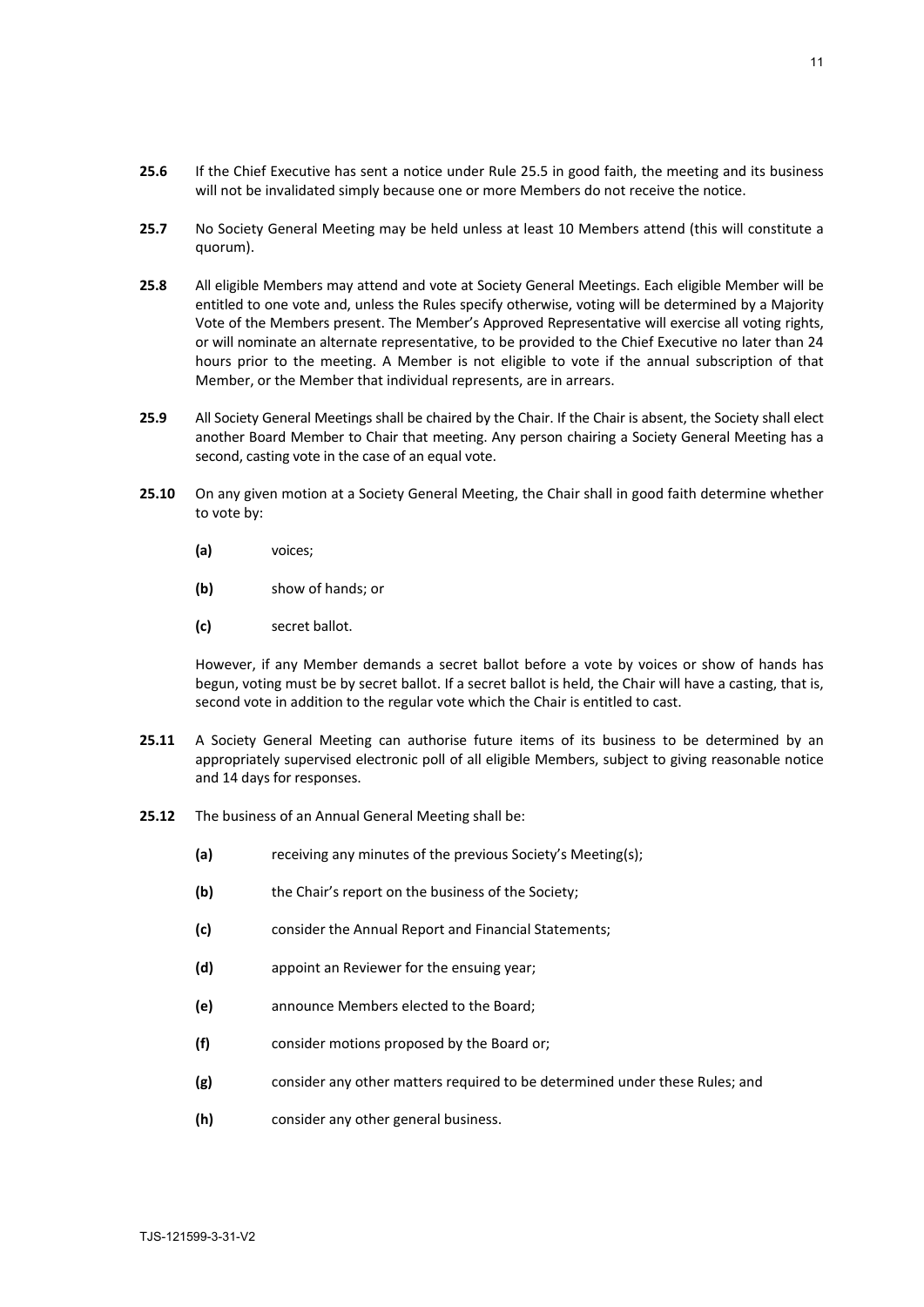- **26.1** Any Member may request that a motion be voted on (**Member's Motion**) at a particular Society General Meeting, by giving written notice to the Chief Executive at least 10 days before that meeting. The Member may also provide information in support of the motion (**Member's Information**). The Board may in its absolute discretion decide whether or not the Society will vote on the motion. However, if the Member's Motion is signed by at least 100 eligible Members:
	- **(a)** it must be voted on at the Society General Meeting; and
	- **(b)** the Chief Executive must give the Member's Information to all Members at least 3 days before the Society General Meeting.
- **26.2** The Board may also decide to put forward motions for the Society to vote on (**Committee Motions**) and must be communicated to Members as per Rule 25.
- **26.3** The Board may resolve to allow for matters of resolution to be put to Members through an appropriately supervised electronic poll, rather than be decided at a Society General Meeting, other than those matters set aside for Annual General Meetings under Rule 25, subject to giving reasonable notice and 14 days for responses.

# **COMMON SEAL**

## **27 Common seal**

- **27.1** The Board shall provide a common seal for the Society which may contain reference to a Membership Brand of the Society and may from time to time replace it with a new one.
- **27.2** The Chief Executive shall have custody of the common seal and will be affixed to all necessary documents in the presence of at least one Board Member and the Chief Executive, or alternatively by two Board Members.
- **27.3** Notwithstanding Rule 27.2, where the seal is required to be affixed to trade documentation, the Chief Executive may delegate the use of the seal to any employee of the Society and they may affix the seal to such trade documentation as appropriate.
- **27.4** The seal may be altered at any Society General Meeting.
- **27.5** The Chief Executive will maintain a register recording the use of the seal and will report the use of the seal (except where the seal is used for trade documentation purposes in the ordinary course of business) to meetings of the Board.

#### **RULES OF THE SOCIETY**

# **28 Copy of the Rules**

**28.1** Every Member will be entitled to a copy of the Rules of the Society upon request.

# **29 Altering the Rules**

- **29.1** The Board may add to or vary the Rules in order to bring them into compliance with regulation and legislation and shall notify all members of such any change made under this clause.
- **29.2** Otherwise provided for in clause 29.1, the Society may add to or amend the Rules by a motion passed by a two-thirds majority of all eligible Members voting through an appropriately supervised